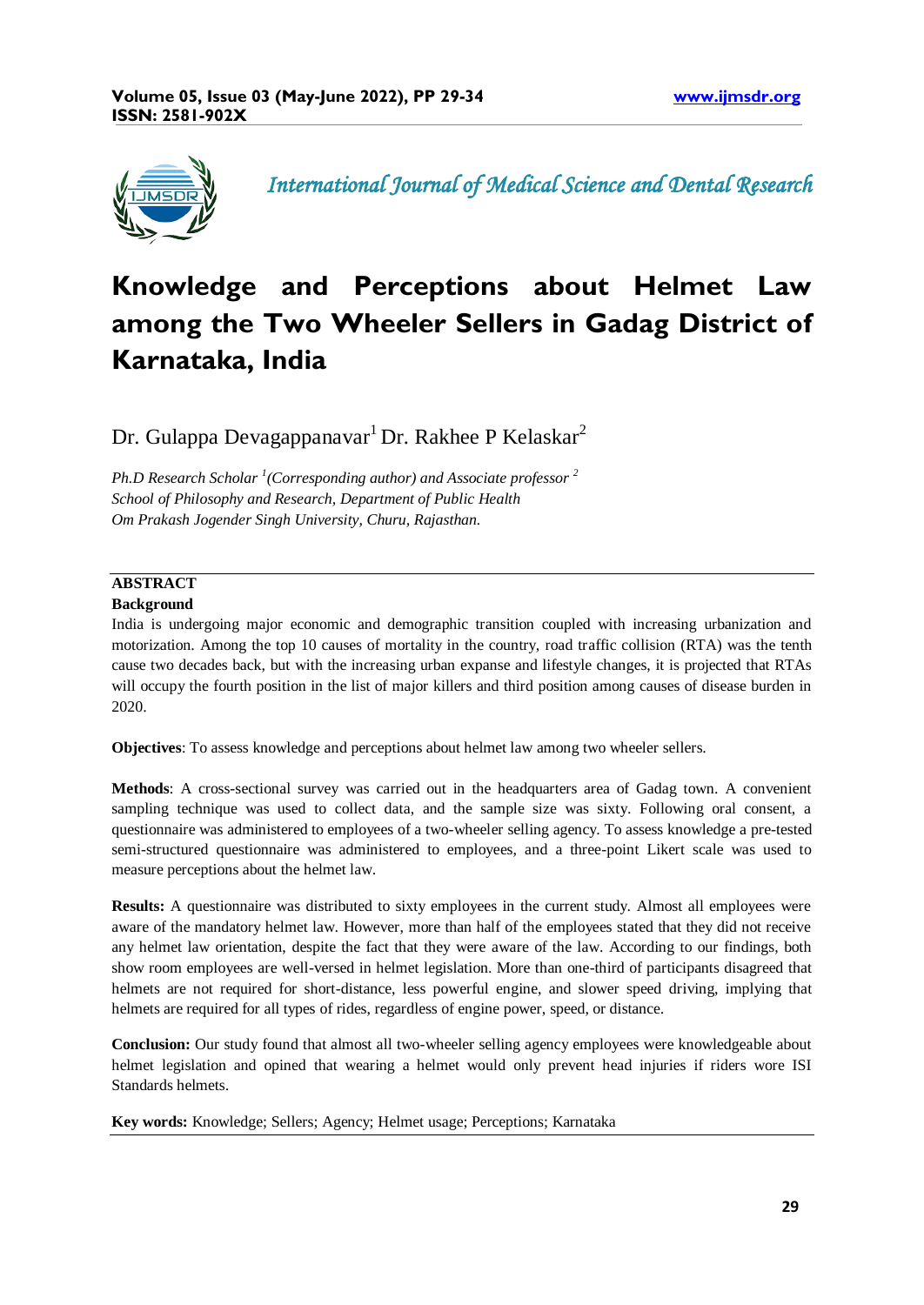# **I. BACKGROUND**

According to the World Health Organization, road traffic injuries are expected to rise from tenth place in 2002 to eighth place by 2030 as a contributor to the global disease burden<sup>1&2</sup>. One of the new SDG targets (3.6) is to reduce the global number of road traffic deaths and injuries in half by  $2020<sup>3</sup>$ . Helmets and helmet-use laws have been shown to reduce head injuries and deaths in motorcycle accidents <sup>4,5&6</sup>.

Motorized two-wheeler collisions account for a large proportion of all collisions in developing countries. A helmet provides excellent protection against head injuries. However, helmet regulations in India are inconsistent and poorly enforced. Drivers were required to wear helmets in 2004, and pillion riders were required to wear them in 2016. The purpose of this study was to assess two-wheeler sellers' knowledge and their perceptions about the helmet law in North Karnataka district of India.

# **II. MATERIALS and METHODS**

# *Study design*

A cross sectional study was conducted to assess the knowledge and two wheeler sellers' perceptions about helmet law.

# *Study Setting*

A cross-sectional survey was done in Gadag town area between Septemberand December 2019, data was collected by visiting vehicle selling showrooms with a pre-tested semi-structured questionnaire and three points Likert scale.

# *Participants*

Employees who are working in two-wheeler dealership showrooms. The Convenient sampling technique was used to assess knowledge and perceptions about the helmet laws.

## *Variables*

Independent Variable: Age, Gender and education status.

Dependent Variables:Various variables related to knowledge about helmet law and three points Likert scale was used for assessing the perceptions about the helmet law.

# *Data sources*

Primary data was collected using a pre-tested semi-structured questionnaire, and sellers' perceptions about the helmet law were obtained using a three-point Likert scale.

## *Study size*

Two wheelers show room companies in Gadag town 1.Honda showroom 2.Hero showroom 3.Bajaj showroom

Agreed to participate in Survey Honda and Hero showroom Employees

60 study participants knoweledge and perceptions were assessed about helemt law.



Participated in survey-1.Honda showroom-30 2.Hero showroom-30

*Statistical methods*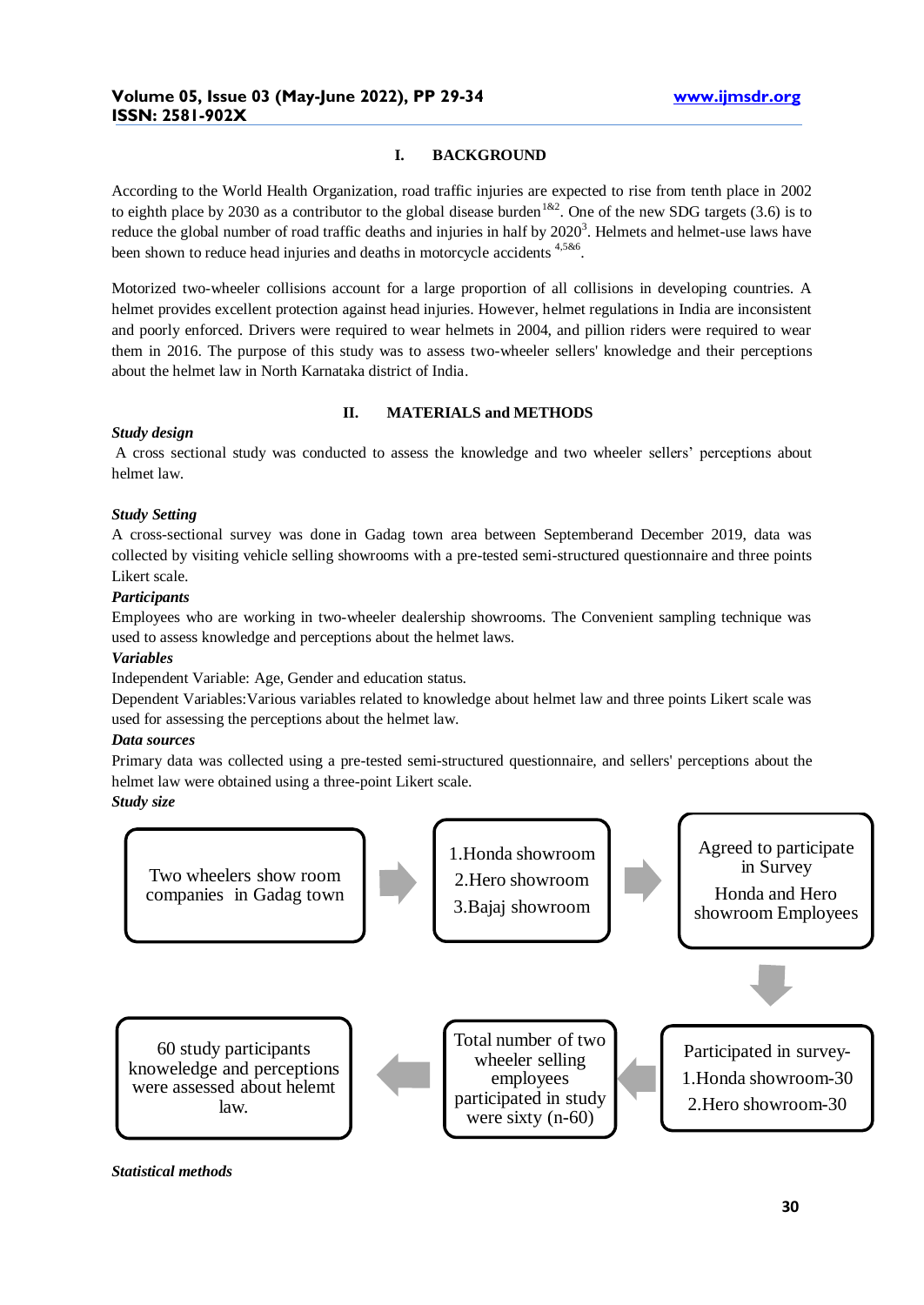The data were entered into an excel sheet, the variables were analyzed with SPSS v20, and the results were expressed in frequency and percentage.

**Ethical approval**: Obtained from OPJS Universityresearch committee Ref. no. OPJS/RD/2019/05/09/37.

#### **III. RESULTS**

Table1: Distribution of Socio-demographic details of the two wheeler sellers (n-60)

| Category                  | Characteristics          | Frequency (%)  |
|---------------------------|--------------------------|----------------|
| Company                   | Honda showroom employees | 30(50)         |
|                           | Hero showroom employees  | 30(50)         |
| Gender                    | Male                     | 60(100)        |
|                           | Female                   | $00\,$         |
| <b>Educational</b> status | Professional degree      | 03(05)         |
|                           | Graduate                 | 27(45)         |
|                           | Diploma                  | 13(21.67)      |
|                           | <b>PUC</b>               | 10(16.67)      |
|                           | High school              | 07(11.66)      |
|                           | Primary School           | 0 <sup>0</sup> |
|                           | Illiterate               | 00             |
| Age-Group (In Years)      | Less than 20             | 00             |
|                           | $21 - 25$                | 16(26.67)      |
|                           | $26 - 30$                | 30(50)         |
|                           | $31 - 35$                | 14(23.33)      |
|                           | $36-40$                  | 0 <sup>0</sup> |
|                           | $41 - 45$                | 00             |
|                           | $46 - 50$                | 00             |
|                           | 51&abobve                | 0 <sup>0</sup> |
| Work experience           | Less than one year       | 17(28.33)      |
|                           | More than one years      | 43(71.67)      |

In our study, almost all of the participants were men, nearly half of whom were graduates, young in age, and had more than one year of work experience.

Table 2: Distribution of two wheeler seller's responses about helmet law (n-60)

| <b>Variables</b>                                                            |                | $\mathbf F$     | $\frac{6}{9}$   |
|-----------------------------------------------------------------------------|----------------|-----------------|-----------------|
|                                                                             |                |                 |                 |
| Do you know helmet wearing was compulsory in Karnataka                      |                | 60              | 100             |
|                                                                             | N <sub>0</sub> | 00 <sup>2</sup> | 00 <sup>1</sup> |
| Did you seen / listened any advertisement about helmet wearing / helmet law | Yes            | 38              | 63.33           |
|                                                                             | N <sub>0</sub> | 22              | 36.67           |
| Are you aware that helmet wearing is compulsory for riders in this area     | Yes            | 56              | 93.33           |
|                                                                             | N <sub>0</sub> | 04              | 06.67           |
| Does Government have any guidelines to sell the helmet along with two       |                | 37              | 61.67           |
| wheeler                                                                     | N <sub>0</sub> | 23              | 38.33           |
| Do you verify the Licence before selling the vehicle (Received as a proof)  | Yes            | 57              | 95.00           |
|                                                                             | N <sub>0</sub> | 0 <sup>3</sup>  | 05.00           |
| Do you verify the two wheeler buyer's age (Received as a proof)             | Yes            | 60              | 100             |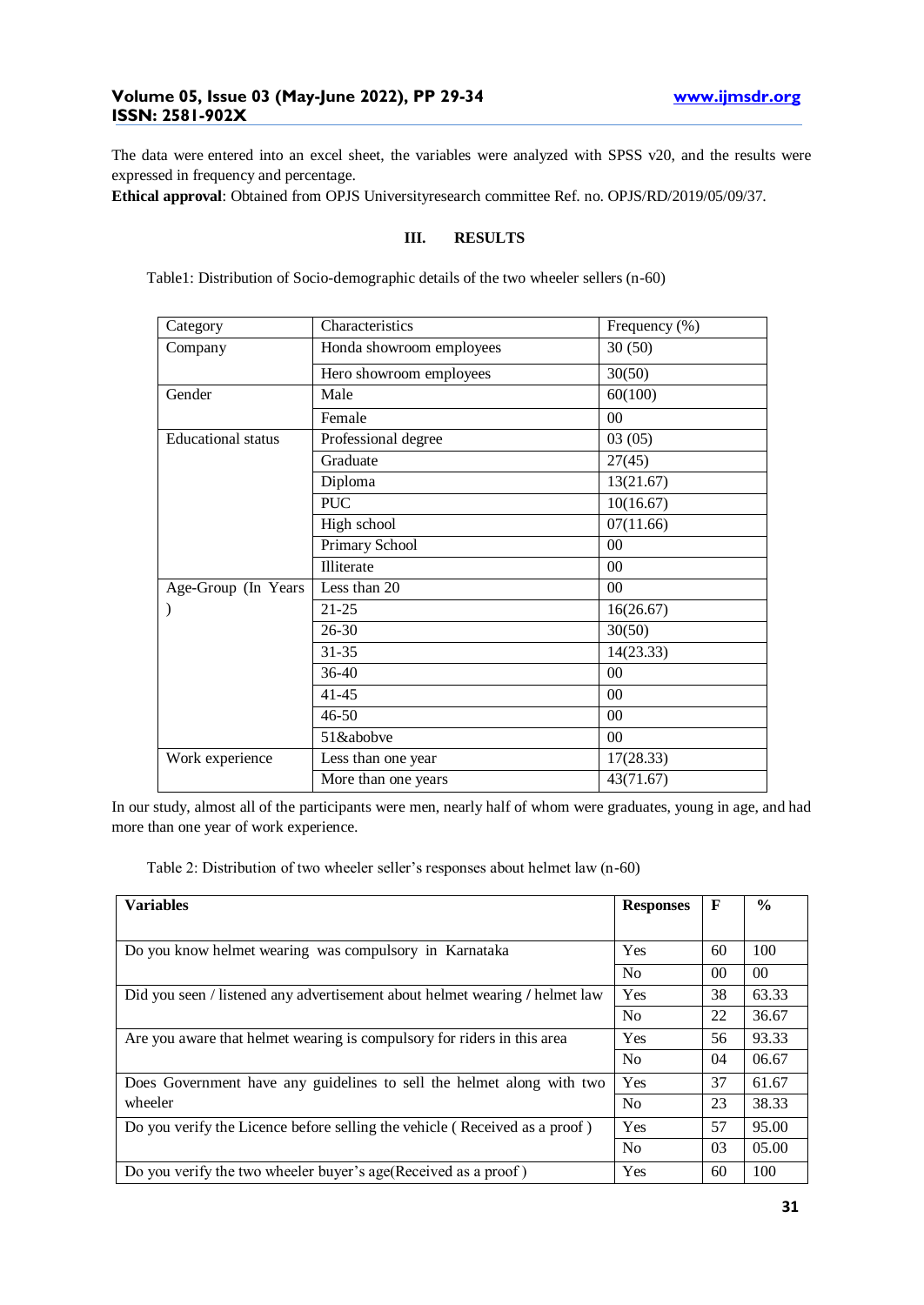|                                                                                | No             | 00  | 00 <sup>0</sup> |
|--------------------------------------------------------------------------------|----------------|-----|-----------------|
| Have you received any orientation about helmet wearing / helmet law from   Yes |                | 09  | 15.00           |
| any agencies or employer                                                       |                |     | 85.00           |
| Are you aware that IND number plate is mandatory for motorized two   Yes       |                | .56 | 93.33           |
| wheeler vehicles                                                               | N <sub>0</sub> | 04  | 06.67           |

According to the most recent study, the majority of survey respondents were aware of the importance of wearing a helmet, but more than half of the employees responded that they did not receive any orientation about helmet law, regardless of the fact that they were aware of the law.

Table 3: Distribution of knowledge level among two wheeler seller employees about helmet law.

| selling<br><b>Knowledge scale</b> |           |           |
|-----------------------------------|-----------|-----------|
| Poor                              | Average   | Good      |
| 4(06.67)                          | 08(13.33) | 48(80.00) |
| 4(06.67)                          | 11(18.33) | 45(75.00) |
|                                   |           |           |

Sources author: - Knowledge scale :1to 3-poor ,4 to 6-average & 7 to 9-Good

According to our findings, both show room employees are well-versed in helmet legislation.



Fig 1: Perception of two wheeler sellers about helmet law (n-60).

As per our research, almost all two-wheeler selling agency employees agreed that wearing a helmet would prevent head injuries and that helmet should be ISI Standard.

More than one-third of the participants disagreed that helmets are not required for short-distance, less powerful engine, and slower speed driving, inferring that helmets are required for all types of rides irrespective of engine power, speed, or distance.

#### **IV. DISCUSSION**

#### *Knowledge among two wheeler sellers*

According to the current study, more than one-third of two-wheeler sales employees are aware of and comply with helmet laws. A review of project reports completed by Tom Bishop et al (2018) in Ghana, Kenya, Tanzania, and Uganda revealed that the majority of two-wheeler vehicle selling agency workers were aware of their respective national traffic injury prevention legislations.<sup>7</sup>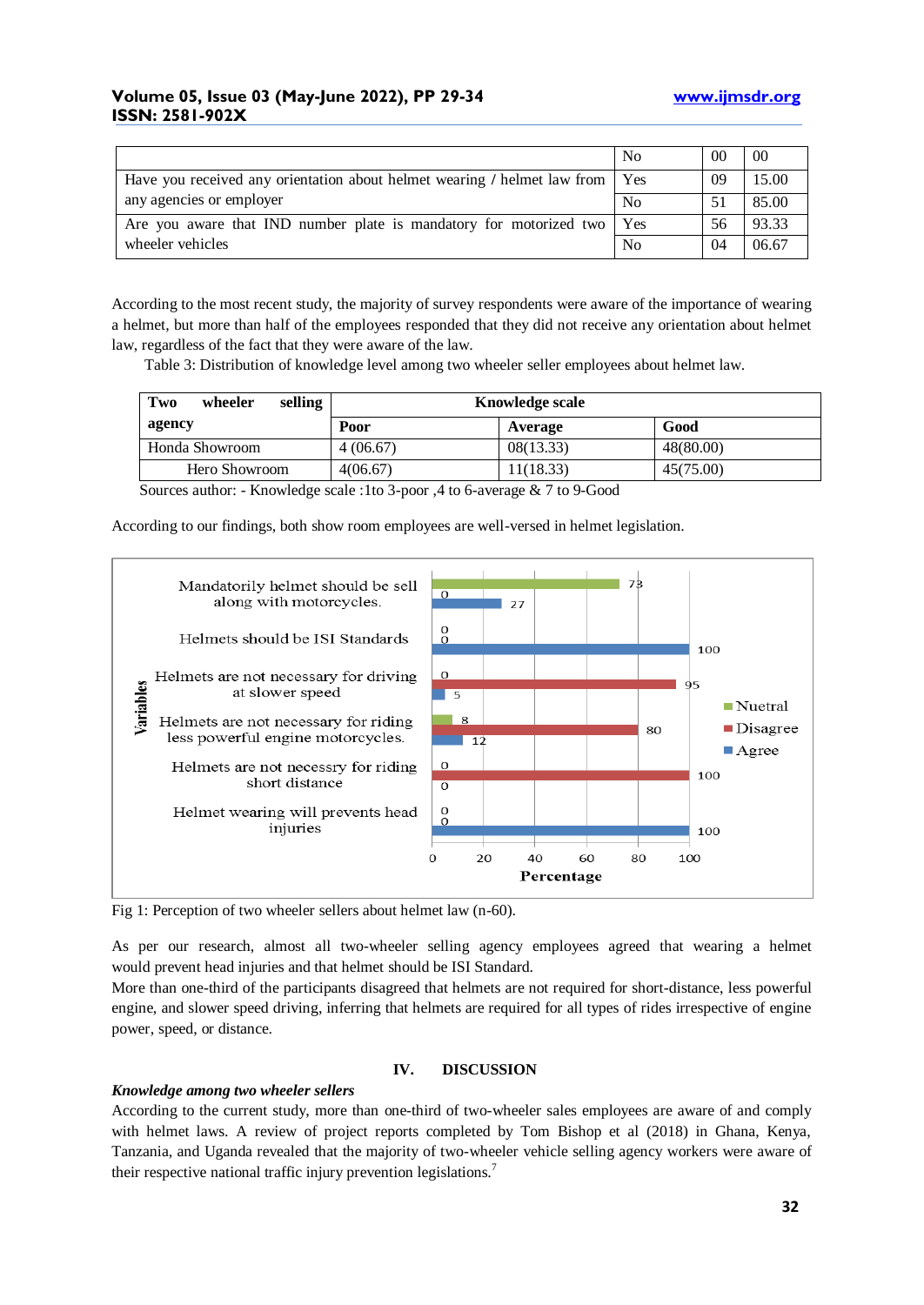In our analysis it was found that majority of the two wheeler selling agency workers were didn't receive any orientation about helmet legislation. It is very much needed to provide orientation about road safety legislations. There is no similar study available in the literature search. This was the first study carried out to on two wheeler selling agency employees about helmet law implementation measures.

Half of those who took part in the present survey were knowledgeable that a helmet could have been offered along with the two-wheeler vehicle. A news article written in Times of India by Milton(2019) highlighted that the local traffic police department informed them to sold the helmets as per direction of the commissioner of highway safety and traffic management of Karnataka but nearly half of the employees doesn't aware about it<sup>8</sup>. As per newspaper articles, a similar advice found in Kerala and Rajasthan, as per their state government guidelines a free of cost helmets should be given along with every new two-wheeler purchase to the customer.<sup>9&10</sup>

#### *Knowledge among vehicle dealers*

In our findings more than one third of the motorcycle selling employees have good knowledge about helmet legislation and road safety measures. A similar findings found an analysis done on Tamil Nadu's Traffic Safety Measures and Traffic Accidents by S Krishan et al  $(2019)^{11}$ .

Many of the Indian states issued notification regarding to give standard helmet along with two wheeler vehicle but two wheeler selling agencies are not providing the helmet to customers.

#### *Perception about helmet law among dealers*

In our analysis almost all two wheeler selling dealer employees perceived that helmets should be ISI standards and it's wearing prevents head injury. A similar opinion found in World Health Organization report (2006) Motorcyclists help protect riders' lives and brains when they're in a collision<sup>12</sup>. Bicycle helmet users' behaviour was also studied by Thompson et al. (2002), who came to the same conclusion<sup>13</sup>. One more study conducted in Jabalpur MadhyaPradesh on motorcycle injury victims by JayantMarya et al (2017). In this analysis, it was verified that required helmet use is an excellent way to minimize damage of tissue, scalp, cerebral, and middle to upper  $1/3$  face injuries in motorized two-wheeler collisions, with obligatory helmet law as a result<sup>14</sup>.

#### **V. CONCLUSION**

Despite the fact that the mandatory helmet law was implemented in 2004 and amended in January 2016, roughly half of two-wheeler sellers knew the law. Proper orientation and training about recent helmet laws and road safety legislations is required for two wheeler selling agencies.

#### **What this study adds:**

- $\checkmark$  It helped to evaluate the compliance of helmet legislation in north Karnataka area.
- $\checkmark$  To know the percentage of employees aware about road safety laws.
- $\checkmark$  To know the two wheeler sellers perceptions about helmet law.

#### **Competing interests: None**

#### **ACKNOLEDGEMENT**

I would like to sincerely acknowledge to all the members of the Research Committee for permitting me to conduct this study and Vice chancellor , Registrar , Research director of OPJS University ,Churu Rajasthan.